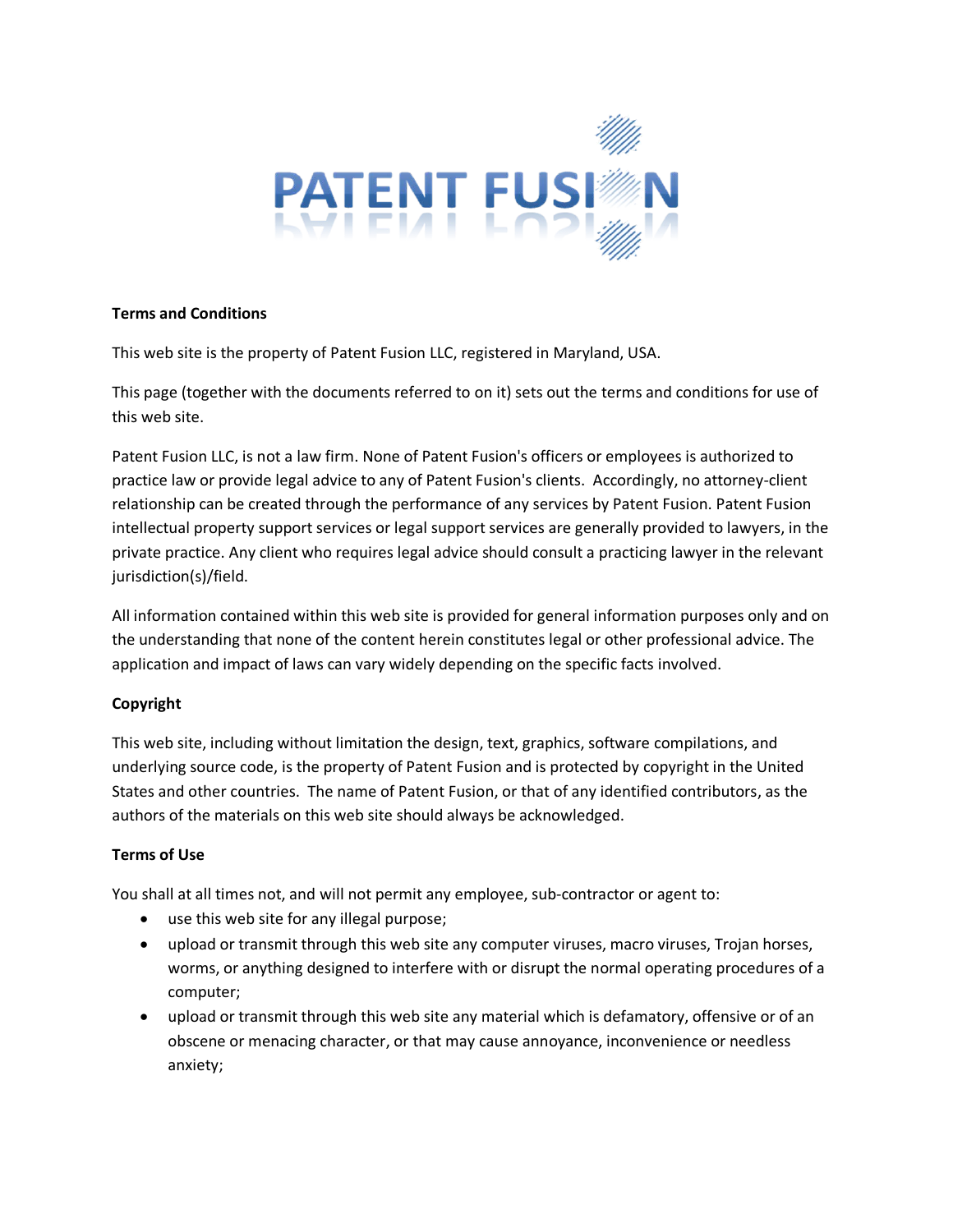• use this web site in a way that may cause this web site to be interrupted, damaged or rendered less efficient, or may impair the effectiveness or functionality of this web site;

### **Links**

Certain links within this web site may connect to other web sites maintained by third parties over whom Patent Fusion has no control, and such links are provided for reference and information purposes only. Patent Fusion specifically disclaims any responsibility or liability for access to, or the material on, any web site which is linked from or to this web site and which incorporates these terms and conditions.

## **Web site Changes & Updates**

Patent Fusion updates this web site regularly, and so may change the content at any time. If the need arises, Patent Fusion has the option to suspend this web site or to close it indefinitely.

## **Information about you, your requests, and your visits to this web site**

Patent Fusion processes information about you in accordance with our **Privacy Policy**. You consent to such processing and you warrant that all data provided by you is accurate.

## **Linking to our web site**

You may link to our home page, provided you do so in a way that is fair and legal and which does not damage Patent Fusion's reputation or take advantage of it. In particular, you must not establish a link in such a way as to suggest any form of association, approval or endorsement on Patent Fusion's part where none exists. This web site must not be framed on any other web site, nor should you establish a link to any part of this web site other than the home page. Patent Fusion reserves the right to withdraw linking permission without notice.

# **Indemnification**

Customer shall indemnify, defend and hold harmless Patent Fusion LLC against all liabilities, costs, damages and expenses incurred by Patent Fusion LLC in respect of or in connection with any proceedings or claims against Patent Fusion LLC based upon or arising from (a) the rights of third parties in materials or information provided by Customer to Patent Fusion LLC for the purpose of enabling Patent Fusion LLC to perform its obligations under this Agreement; and (b) Customer's failure to notify Patent Fusion LLC of data privacy or security clearance restrictions on the materials or information provided by Customer to Patent Fusion LLC for the purpose of enabling Patent Fusion LLC to perform its obligations under this Agreement.

# **Liability**

Patent Fusion LLC's liability for any and all claims, including claims of contract, negligence and strict liability, shall not exceed the amounts paid and payable by Customer to Patent Fusion LLC for the Deliverable or Services giving rise to the claim. IN NO EVENT SHALL PATENT FUSION LLC BE LIABLE FOR